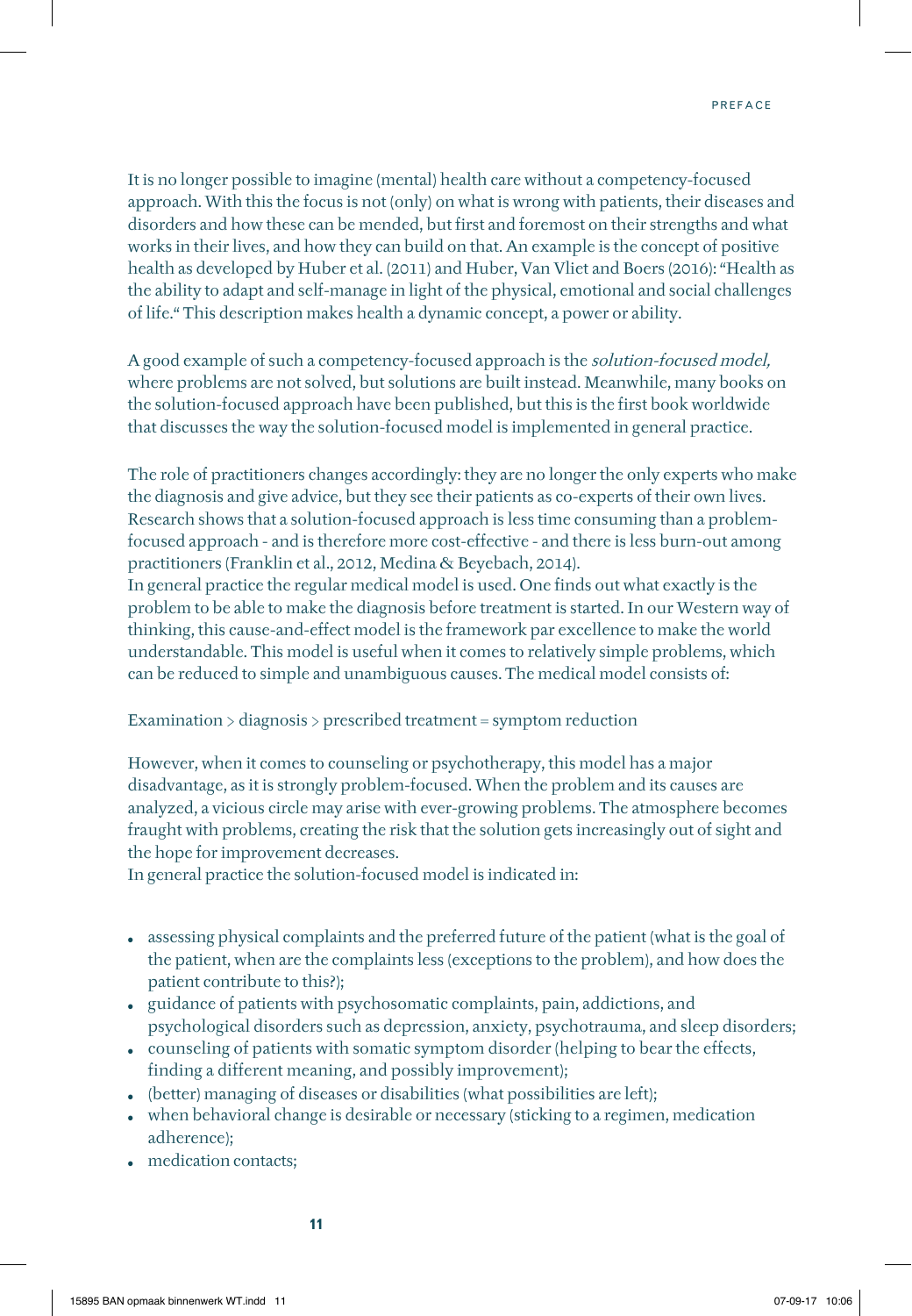- **•** aspects of healthy behavior, lifestyle and health promotion;
- **•** parenting problems;
- **•** dilemmas or conflicts;
- **•** (peer) supervision;
- **•** coaching individuals and teams;
- **•** leadership;
- **•** starting a solution-focused organization.

Solution-focused questions lie at the heart of the solution-focused approach. They invite patients to think differently, to notice positive differences, and to help make desired changes. Solution-focused questions can be about goal formulation, exceptions to the problem, and about the competencies of patients. Scaling questions are used to make complex matters simple, to determine the goal of the treatment, to find out what works and to define progress.

Why this book may also be interesting for you:

- **•** The solution-focused model fits in well with the trend towards working in a competency-focused way, also in general practice.
- **•** The book provides an extensive description of the solution-focused model.
- **•** The focus is on what works in patients' lives.
- **•** The focus is on the preferred future and which steps patients have already taken and can take further to achieve their goal.
- **•** Solution-focused questions generate hope and a positive expectation. These positive emotions generate intrinsic motivation.
- **•** Solution-focused conversations are often shorter and the number of conversations is often less. This makes the solution-focused model more cost-effective.
- **•** Collaboration with patients is optimized, allowing the best in patients (and their practitioners) to emerge.
- **•** Solution-focused conversations are lighter in tone: there is less burn-out among practitioners.
- **•** A solution-focused approach also plays a part in working with teams, meetings, coaching and management, and in (peer) supervision.
- **•** Both patients and practitioners describe their experiences with the solution-focused approach.
- **•** A chapter with frequently asked questions (FAQ) helps you find answers to difficult situations.

This book is not only written for practitioners who work in general practice, but also for all other practitioners working in primary, secondary or tertiary care. The many benefits for the readers consist of the theory, the many solution-focused questions, applications, cases and stories.